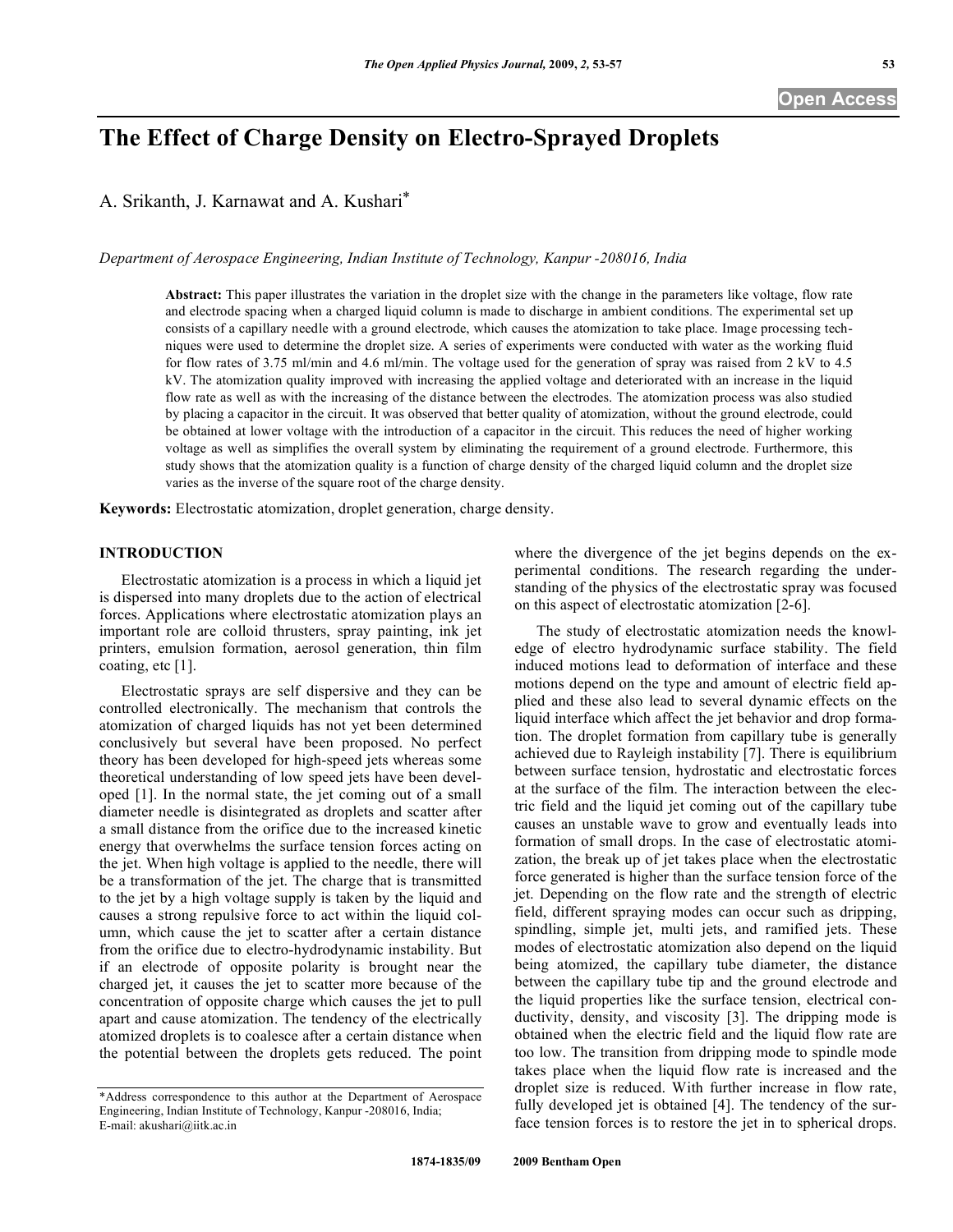The electric field introduces a force in opposite direction leading to electro-hydrodynamic instability of the jet [5]. The frequency of fluid instability is a function of the change of electricity in the electric field and the droplet size produced due to the dispersion of the jet depends on the wavelength of the unstable waves [6].

The current carried by the electro spray is a function of liquid properties and flow rate as well as the dielectric constant of the medium [8 -16]. Ganan Calvo *et al.* [14] have studied the electrostatic atomization of a very low flow rate (order of 0.1 ml/min) charged liquid column subjected to fairly high voltage (4.5 kV) and have proposed some scaling laws relating the droplet diameter with the flow rate and the electrical properties and fluid properties. Gomez and Tang [9] have studied the electrostatic sprays for a fluid flow range of 0.25 ml/h to 28 ml/h for applied voltage ranging from 3.0 to 5.4 kV and have reported the mean droplet size as high as 100 µm for 28 ml/h flow rate subjected to 3.6 kV. Balachandran *et al.* [12] have studied the atomization of a fully developed liquid jet (flow rate 3.7 ml/min) subjected to 7 kV dc voltage and have reported a poly-dispersed spray with droplet size ranging from 50  $\mu$ m to 650  $\mu$ m. The present study focuses on the initiation of atomization process in an electrically charged simple water jet [4] and its dependence on the liquid flow rate and inter-electrode gap as well as tries to elucidate the effect of charge concentration due to the presence of a capacitor in the circuit.

## **EXPERIMENTAL PROCEDURE**

The schematic of the experimental set up used in this study is shown in Fig. (**1**). The set up mainly consists of a liquid feed system, a metallic needle, high voltage power supply, ground electrode, a CCD (Charged Coupled Device) camera and a diode laser source with collimating optics. Water was used as the atomizing liquid for this study. The flow rates of water used for the characterization were 3.75 ml/min and 4.6 ml/min.



**Fig. (1).** Schematic of the experimental setup.

A high voltage output DC-DC converter was used as the main voltage supply that converts an input voltage between 4 V to 30 V (supplied from a APLAB<sup>®</sup> DC power supply) to a very high voltage output in the order of kV DC. A schematic of the power supply circuit is shown in Fig. (**2**). The average output voltages from the power supply were measured to be equal to 0.88 kV and 3 kV for input voltages of 4V and 12 V respectively. The device essentially works by chopping the input DC voltage at the designed frequency, and applying this to the transformer to step it up to some intermediary high voltage. Then, there is a voltage multiplier portion of the circuit, which further multiplies as well as rectifies the transformer output to give the desired high DC voltage output. The circuit is wired on a specially designed printed circuit board. The whole device is quite rugged and has been tested extensively. This high voltage is applied between the needle tip and the ground electrode. The current output from the power supply and the average voltage across the terminals were measured using a Protek® 506 digital multimeter. A 1000:1 voltage reduction probe was used to measure the average voltage at the capillary end.



**Fig. (2).** Circuit diagram of the High Voltage DC/ DC converter.

The gap between the needle tip and the ground electrode is varied from 10 mm to 15 mm for a particular configuration. The internal diameter of the needle tip is 0.5 mm. The ground electrode used in this study is in the shape of a ring with internal diameter of 3 mm and external diameter of 10 mm. The fluid is allowed to pass from the needle into the ring at a constant flow rate. The atomization starts when the fluid enters the ring. The process was characterized using image-processing technique. The spray images were grabbed by a CCD camera along a plane illuminated by a laser sheet at the centerline of the spray. The laser sheet was created by passing the laser beam through a cylindrical lens and a concave lens.

A PIXLEFLY® digital CCD camera (resolution 1360 X 1024 pixels) interfaced to a PC is used to obtain the images of the droplet break down and these images were processed using an image processing code developed in MATLAB®. Fig. (**3**) demonstrates the various steps involved in the droplet envelope extraction process. An original image captured using the CCD camera is shown in Fig. (**3i**). This image is then converted into the corresponding gray scale form, filtering out the background from the image. Through analysis it was found that the pixel intensity greater than 50 for a digitized gray scale image can efficiently separate the spray droplets from its background. Thus, this intensity value of 50 was used as the critical value for filtration of the image. Once the droplet band was identified and separated from its background, it was enveloped and demarcated using tangent lines by fitting the coordinates of the periphery of the droplet to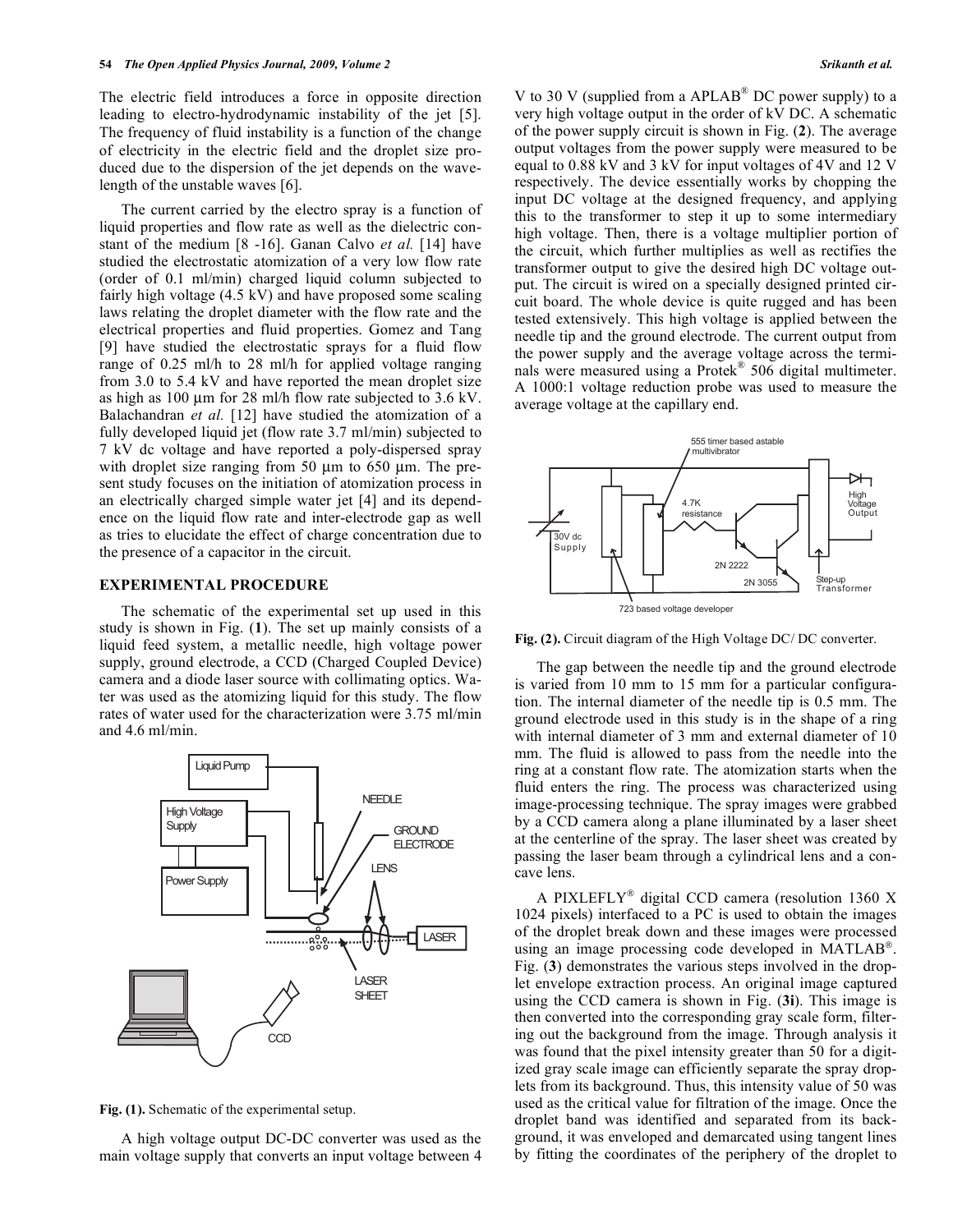#### *The Effect of Charge Density on Electro-Sprayed Droplets The Open Applied Physics Journal, 2009, Volume 2* **55**

the best fit straight line equation, as seen in Fig. (**3ii**) and Fig. (**3iii**). The perpendicular distance between the tangent lines was termed as 'd'. The distance 'd' was measured at different locations between the tangent lines enveloping the droplet band. The maximum value of 'd' among these was taken as the droplet diameter value for the image. The droplet diameter obtained from 10 such images was averaged to obtain the Average Droplet Size corresponding to a particular operating condition. In the analysis for the Average Droplet Size at different operating conditions using sample images, the maximum error was estimated to be 2.2% and the maximum standard deviation was estimated to be 1.35% of the mean value.



**Fig. (3).** Illustration of the steps involved in the image analysis process; (**i**) Actual image, (**ii**) Gray-scale image after background elimination, (**iii**) Tangents representing the droplet diameter.

One set of test was carried out without a capacitor and the other one was carried out incorporating a commercial oil filled capacitor having a capacitance of 20µF (open circuit resistance of 32 M $\Omega$ ) in parallel with the output of high voltage power supply. It should be pointed out that in the absence of the capacitor there was no atomization until the jet passes through the ring of ground electrode, but when the capacitor was introduced in the circuit the atomization occurred without the ground electrode after a break down length of 25 mm. Hence, the tests were carried out without the ground electrode when the capacitor was used.

# **RESULTS AND DISCUSSION**

#### **Study without Capacitor**

Fig. (**4**) shows the variation in the average droplet diameter with the applied voltage for the flow rates of 3.75 ml/min and 4.6 ml/min. It can be seen in Fig. (**4**) that the average droplet size decreases with increase in the applied voltage for a constant flow rate. Also, the droplet size increased with an increase in the flow rate for a given applied voltage. In order to understand the mechanism responsible for this phenomenon, the charge density of the liquid column was estimated by dividing the measured current  $(C/s)$  by the liquid flow rate  $(m^3/s)$ .

The variation of charge density for the two flow rates at different voltages are shown in Fig. (**5**). Correlating the data presented in Figs. (**4** and **5**), it can be seen that the droplet size decreases as the charge density increases. The variation

of the droplet size with the charge density (combining the results for both the flow rates) is shown in Fig. (**6**) and the data shows that the droplet diameter is inversely proportional to the square root of the charge density. Therefore, the decrease in droplet diameter with the decrease in flow rate as well as with the increase in applied voltage can be attributed to the increase in charge density resulting in higher repulsive force developing inside the charged liquid column.



**Fig. (4).** Variation of droplet size with applied voltage (without the capacitor) for different water flow rates.



**Fig. (5).** Variation of charge density with applied voltage for different water flow rates.

Fig. (**7**) shows the change in the average droplet size with the variation in the gap between the electrodes for a constant flow rate of 4.6 ml/min. It was observed that the droplet size increases with the increase in the electrode gap. The increase in the distance between the electrodes for a constant applied voltage results in the reduction in the electrostatic force acting on the fluid surface resulting in poorer atomization.

## **Study with Capacitor**

Fig. (**8i**) shows the shape of the spray in the absence of the capacitor. It appears homogeneous all along the distance covered. However, when the capacitor is applied, a tendency to break up after a certain distance from the needle is observed (Fig. (**8ii**)). This behavior can be explained by considering that in the absence of the capacitor, the flow charge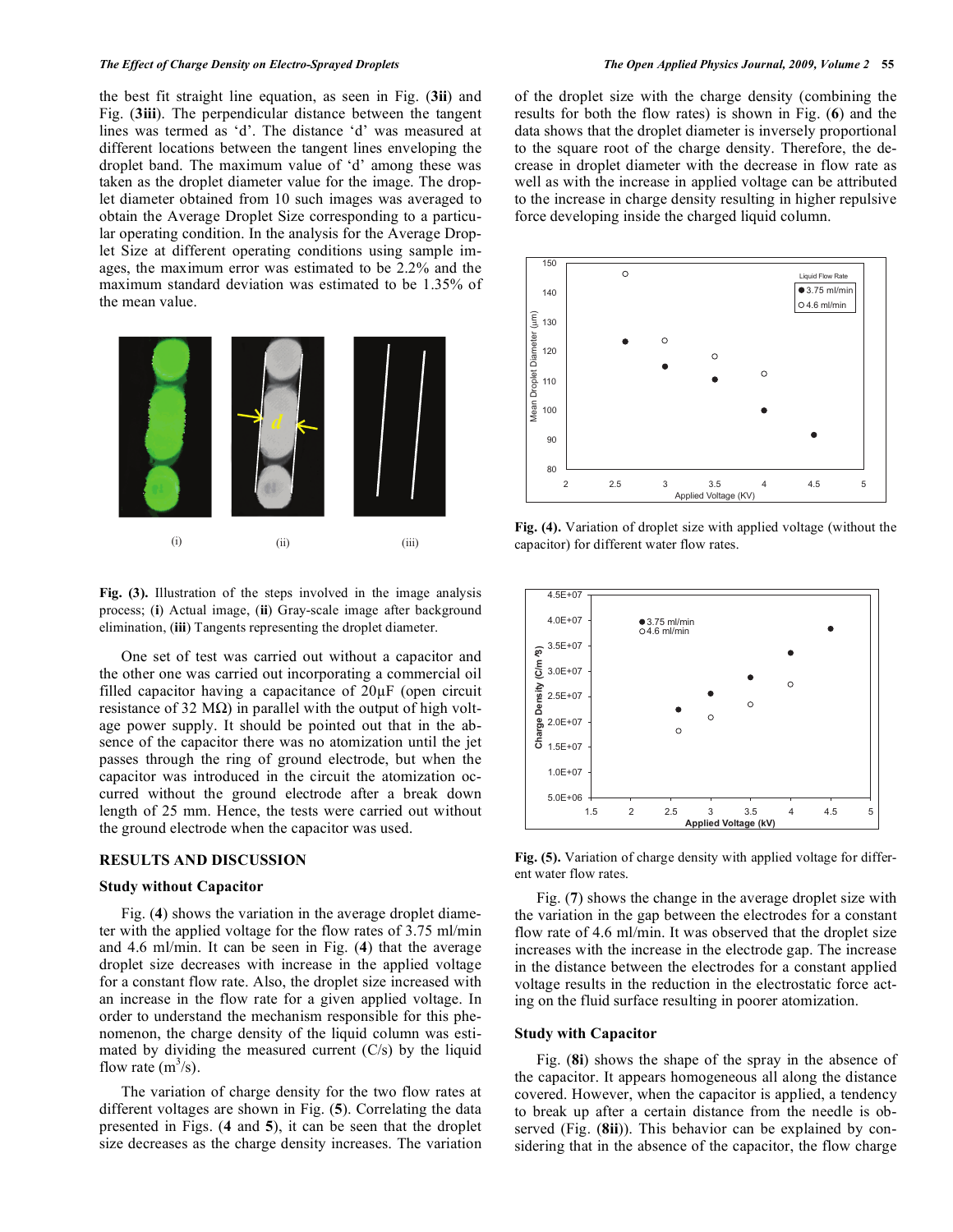density (for the given flow rate of 4.6 ml/min and applied voltage of 1.27 kV) is not sufficient to overcome the surface tension forces of the fluid and hence it requires additional help from the attractive forces generated by oppositely polarized ground electrode to rapture the liquid column. However, increased charge density in the fluid in the presence of the capacitor, as seen in Fig. (**9**), makes the requirement of the jet scatter by the opposite polarity ground electrode redundant and the atomization process is primarily governed by the increased repulsive forces acting on the fluid column between the similarly charged molecules [1-6].



**Fig. (6).** Dependence of droplet diameter on charge density (without the capacitor).



**Fig. (7).** Variation of droplet size with applied voltage for different inter-electrode gaps at constant water flow rate of 4.6 ml/min.

One can argue that the production of finer droplets when the capacitor was used in the circuit can be due to the oscillations in the applied voltage, which may be resonating with the instability modes of the liquid column. In order to check this argument, the voltage outputs at the capillary end with and without the capacitor were measured and the corresponding voltage traces are shown in Fig. (**10**). The data in Fig. (**10**) show that there is a significant drop in the average output voltage from the power supply in the presence of capacitor. However, the frequency content of the signal remains invariant. Therefore, the frequency of voltage oscillations seems to have no effect on the atomization quality. If the oscillations in the supplied voltage were responsible for atomization, one should expect better atomization without

the capacitor as the magnitude of voltage oscillations are higher for that case.



**Fig. (8).** Spray pattern (**i**) Without and (**ii**) With a capacitor (in the absence of the ground electrode) at a voltage of 1.27 kV.



**Fig. (9).** Charge density variation with applied voltage for a flow rate of 4.6 ml/min with and without the capacitor.



**Fig. (10).** Voltage at the capillary end with and without the capacitor for 6V input from the power supply.

Fig. (**11**) shows the droplet diameter variation with the applied voltage when the capacitor was used in the circuit for